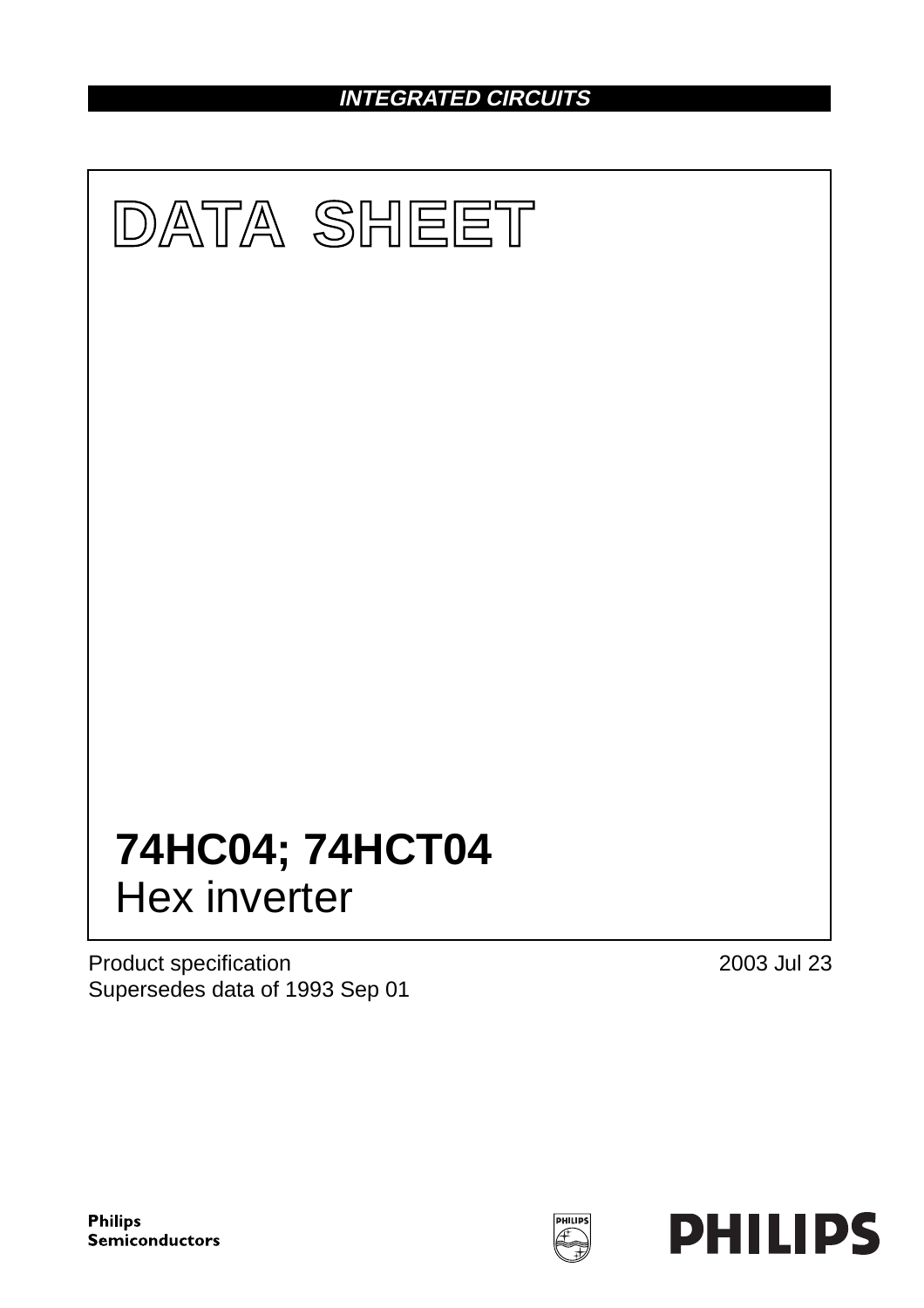### **FEATURES**

- Complies with JEDEC standard no. 8-1A
- ESD protection: HBM EIA/JESD22-A114-A exceeds 2000 V MM EIA/JESD22-A115-A exceeds 200 V.
- Specified from −40 to +85 °C and −40 to +125 °C.

### **QUICK REFERENCE DATA**

GND = 0 V; T<sub>amb</sub> = 25 °C;  $t_r = t_f \le 6.0$  ns.

### **DESCRIPTION**

The 74HC/HCT04 are high-speed Si-gate CMOS devices and are pin compatible with low power Schottky TTL (LSTTL). They are specified in compliance with JEDEC standard no. 7A. The 74HC/HCT04 provide six inverting buffers.

| <b>SYMBOL</b>                      | <b>PARAMETER</b>                                       | <b>CONDITIONS</b>             | <b>TYPICAL</b> | <b>UNIT</b> |    |
|------------------------------------|--------------------------------------------------------|-------------------------------|----------------|-------------|----|
|                                    |                                                        |                               | <b>HC04</b>    | HCT04       |    |
| t <sub>PHL</sub> /t <sub>PLH</sub> | propagation delay nA to nY                             | $C_L$ = 15 pF; $V_{CC}$ = 5 V |                | 8           | ns |
|                                    | input capacitance                                      |                               | 3.5            | 3.5         | рF |
| $C_{PD}$                           | power dissipation capacitance per gate   notes 1 and 2 |                               | 21             | 24          | рF |

#### **Notes**

1. C<sub>PD</sub> is used to determine the dynamic power dissipation ( $P_D$  in  $\mu W$ ).

 $P_D = C_{PD} \times V_{CC}^2 \times f_i \times N + \Sigma (C_L \times V_{CC}^2 \times f_0)$  where:

 $f_i$  = input frequency in MHz;

 $f<sub>o</sub>$  = output frequency in MHz;

 $C_1$  = output load capacitance in pF;

 $V_{CC}$  = supply voltage in Volts;

 $N =$  total load switching outputs;

 $\Sigma(C_L \times V_{CC}^2 \times f_0)$  = sum of the outputs.

2. For 74HC04: the condition is  $V_1 =$  GND to  $V_{CC}$ . For 74HCT04: the condition is  $V_1$  = GND to  $V_{CC}$  – 1.5 V.

### **FUNCTION TABLE**

### See note 1.

| <b>INPUT</b> | <b>OUTPUT</b> |
|--------------|---------------|
| nA           | пY            |
|              |               |
|              |               |

### **Note**

1. H = HIGH voltage level;

L = LOW voltage level.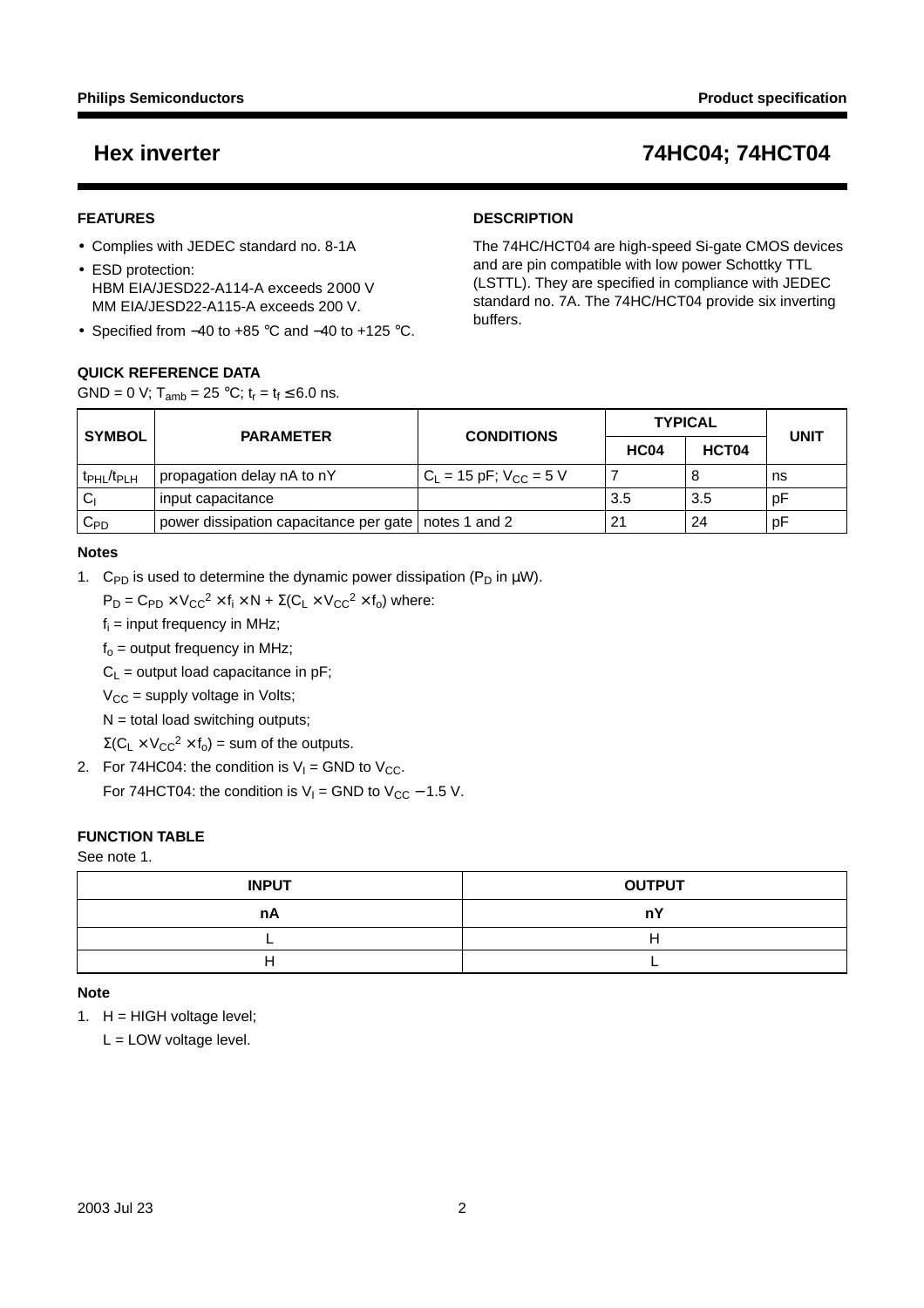### **ORDERING INFORMATION**

| <b>TYPE NUMBER</b> | <b>PACKAGE</b>           |             |                    |                 |                      |  |  |  |  |
|--------------------|--------------------------|-------------|--------------------|-----------------|----------------------|--|--|--|--|
|                    | <b>TEMPERATURE RANGE</b> | <b>PINS</b> | <b>PACKAGE</b>     | <b>MATERIAL</b> | <b>CODE</b>          |  |  |  |  |
| 74HC04N            | $-40$ to $+125$ °C       | 14          | DIP <sub>14</sub>  | plastic         | SOT27-1              |  |  |  |  |
| 74HCT04N           | $-40$ to $+125$ °C       | 14          | DIP <sub>14</sub>  | plastic         | SOT27-1              |  |  |  |  |
| 74HC04D            | $-40$ to $+125$ °C       | 14          | SO <sub>14</sub>   | plastic         | SOT <sub>108-1</sub> |  |  |  |  |
| 74HCT04D           | $-40$ to $+125$ °C       | 14          | SO <sub>14</sub>   | plastic         | SOT <sub>108-1</sub> |  |  |  |  |
| 74HC04DB           | $-40$ to +125 °C         | 14          | SSOP <sub>14</sub> | plastic         | SOT337-1             |  |  |  |  |
| 74HCT04DB          | $-40$ to $+125$ °C       | 14          | SSOP <sub>14</sub> | plastic         | SOT337-1             |  |  |  |  |
| 74HC04PW           | $-40$ to +125 °C         | 14          | TSSOP14            | plastic         | SOT402-1             |  |  |  |  |
| 74HCT04PW          | $-40$ to $+125$ °C       | 14          | TSSOP14            | plastic         | SOT402-1             |  |  |  |  |
| 74HC04BQ           | $-40$ to $+125$ °C       | 14          | DHVQFN14           | plastic         | SOT762-1             |  |  |  |  |
| 74HCT04BQ          | $-40$ to $+125$ °C       | 14          | DHVQFN14           | plastic         | SOT762-1             |  |  |  |  |

#### **PINNING**

| <b>PIN</b> | <b>SYMBOL</b> | <b>DESCRIPTION</b> |
|------------|---------------|--------------------|
| 1          | 1Α            | data input         |
| 2          | 1Y            | data output        |
| 3          | 2Α            | data input         |
| 4          | 2Y            | data output        |
| 5          | ЗA            | data input         |
| 6          | 3Y            | data output        |
| 7          | <b>GND</b>    | ground (0 V)       |
| 8          | 4Y            | data output        |
| 9          | 4А            | data input         |
| 10         | 5Y            | data output        |
| 11         | 5A            | data input         |
| 12         | 6Y            | data output        |
| 13         | 6A            | data input         |
| 14         | $\rm V_{CC}$  | supply voltage     |

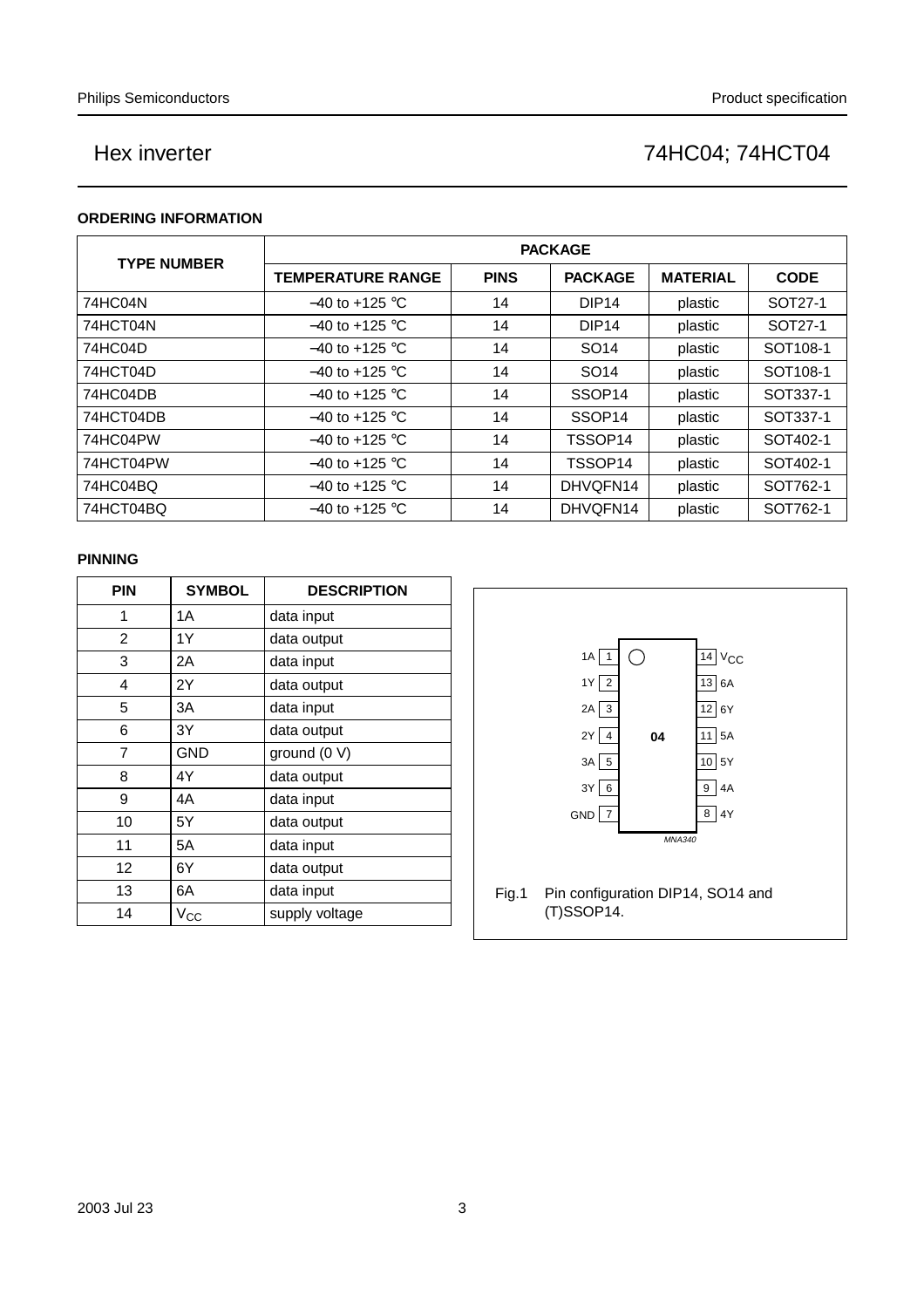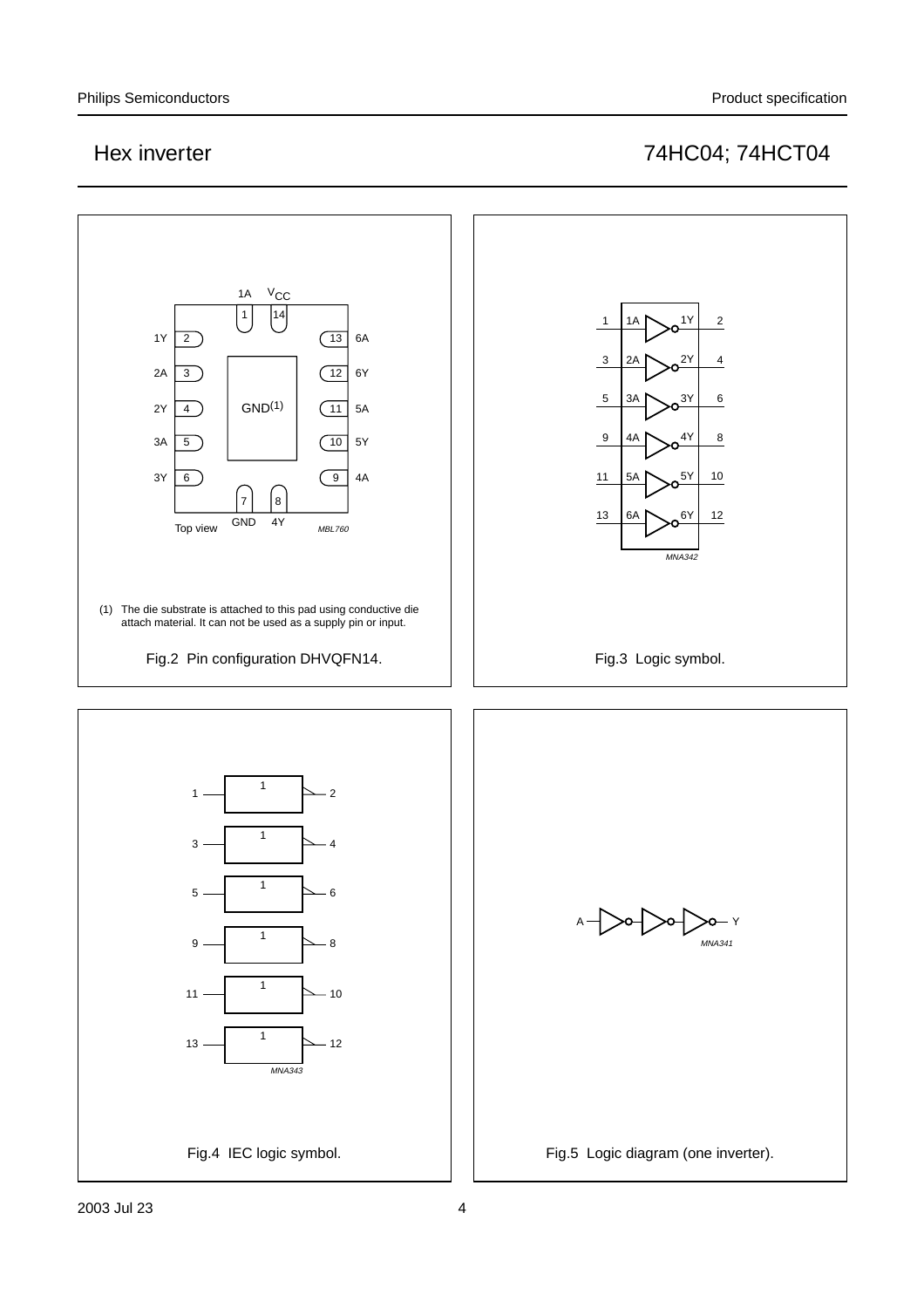### **RECOMMENDED OPERATING CONDITIONS**

|               | <b>PARAMETER</b>          | <b>CONDITIONS</b>                              | 74HC04 |                          |              | <b>74HCT04</b>           |                          |              | <b>UNIT</b> |
|---------------|---------------------------|------------------------------------------------|--------|--------------------------|--------------|--------------------------|--------------------------|--------------|-------------|
| <b>SYMBOL</b> |                           |                                                | MIN.   | TYP.                     | MAX.         | MIN.                     | TYP.                     | MAX.         |             |
| $V_{\rm CC}$  | supply voltage            |                                                | 2.0    | 5.0                      | 6.0          | 4.5                      | 5.0                      | 5.5          | V           |
| $V_{1}$       | input voltage             |                                                | 0      |                          | $V_{\rm CC}$ | $\mathbf 0$              |                          | $V_{\rm CC}$ | V           |
| $V_{\rm O}$   | output voltage            |                                                | 0      | $\overline{\phantom{0}}$ | $V_{\rm CC}$ | 0                        | $\overline{\phantom{0}}$ | $V_{\rm CC}$ | ٧           |
| $T_{amb}$     | ambient temperature       | see DC and AC<br>characteristics per<br>device | $-40$  | $+25$                    | $+125$       | $-40$                    | $+25$                    | $+125$       | $^{\circ}C$ |
| $t_r$ , $t_f$ | input rise and fall times | $V_{\rm CC}$ = 2.0 V                           | -      |                          | 1000         |                          |                          |              | ns          |
|               |                           | $V_{CC}$ = 4.5 V                               | —      | 6.0                      | 500          | $\overline{\phantom{0}}$ | 6.0                      | 500          | ns          |
|               |                           | $V_{\rm CC} = 6.0 V$                           | –      |                          | 400          | -                        |                          |              | ns          |

### **LIMITING VALUES**

In accordance with the Absolute Maximum Rating System (IEC 60134); voltages are referenced to GND (ground = 0 V).

| <b>SYMBOL</b>              | <b>PARAMETER</b>                 | <b>CONDITIONS</b>                          | MIN.            | MAX.   | <b>UNIT</b> |
|----------------------------|----------------------------------|--------------------------------------------|-----------------|--------|-------------|
| $V_{\rm CC}$               | supply voltage                   |                                            | $-0.5$          | $+7.0$ | V           |
| Ιıκ                        | input diode current              | $V_1 < -0.5$ V or $V_1 > V_{CC} + 0.5$ V   |                 | ±20    | mA          |
| $I_{OK}$                   | output diode current             | $V_O$ < -0.5 V or $V_O$ > $V_{CC}$ + 0.5 V |                 | ±20    | mA          |
| $I_{\rm O}$                | output source or sink<br>current | $-0.5 V < VO < VCC + 0.5 V$                | $\qquad \qquad$ | ±25    | mA          |
| $I_{CC}$ , $I_{GND}$       | $V_{CC}$ or GND current          |                                            |                 | ±50    | mA          |
| ${\mathsf T}_{\text{stg}}$ | storage temperature              |                                            | $-65$           | $+150$ | $^{\circ}C$ |
| $P_{\text{tot}}$           | power dissipation                |                                            |                 |        |             |
|                            | DIP14 package                    | $T_{amb} = -40$ to +125 °C; note 1         |                 | 750    | mW          |
|                            | other packages                   | $T_{amb} = -40$ to +125 °C; note 2         |                 | 500    | mW          |

### **Notes**

- 1. For DIP14 packages: above 70 °C derate linearly with 12 mW/K.
- 2. For SO14 packages: above 70 °C derate linearly with 8 mW/K. For SSOP14 and TSSOP14 packages: above 60 °C derate linearly with 5.5 mW/K. For DHVQFN14 packages: above 60 °C derate linearly with 4.5 mW/K.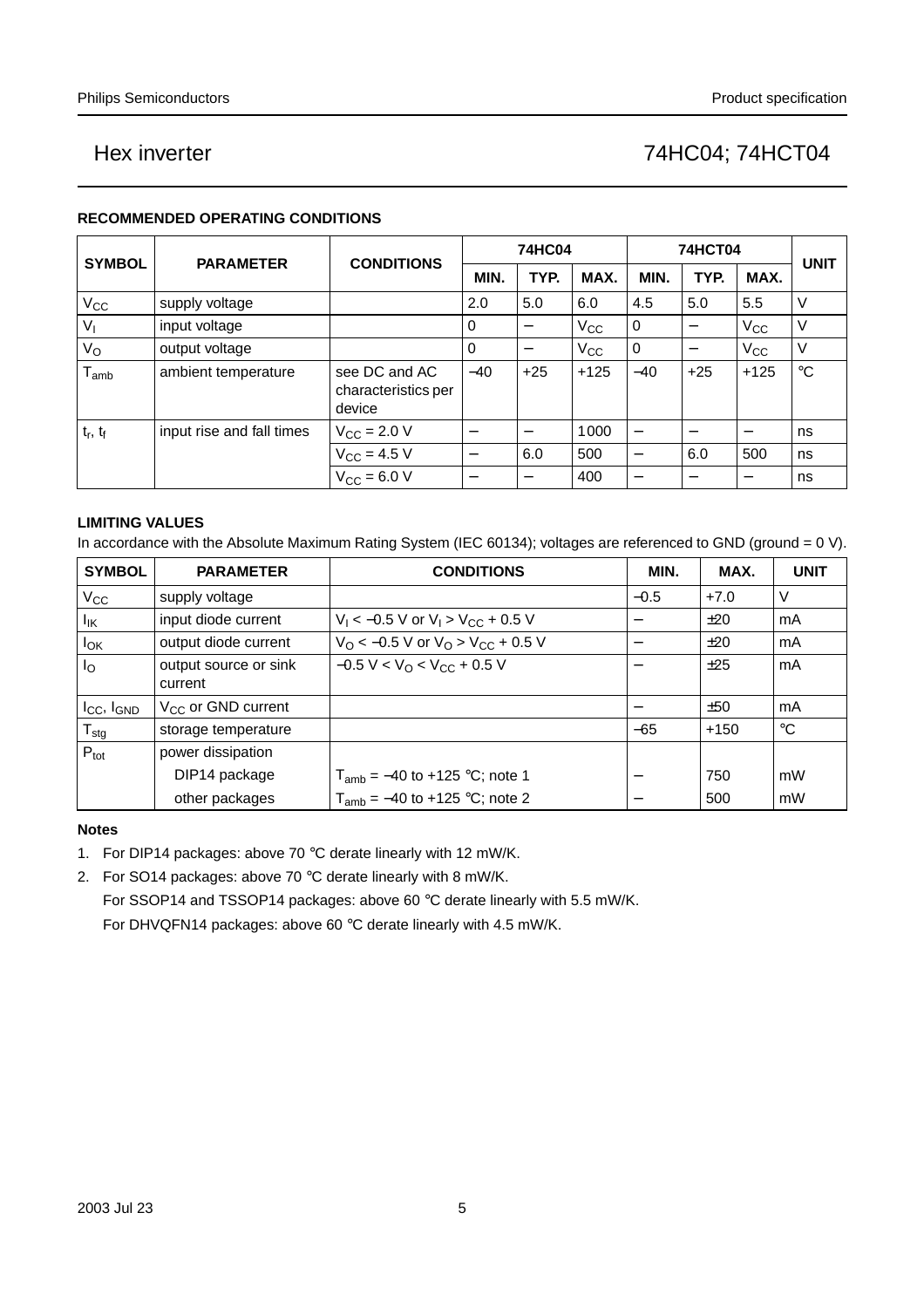### **DC CHARACTERISTICS**

### **Type 74HC04**

At recommended operating conditions; voltages are referenced to GND (ground =  $0$  V).

|                   | <b>PARAMETER</b>           | <b>TEST CONDITIONS</b>                                |              |                          |                   |                          |             |
|-------------------|----------------------------|-------------------------------------------------------|--------------|--------------------------|-------------------|--------------------------|-------------|
| <b>SYMBOL</b>     |                            | <b>OTHER</b>                                          | $V_{CC} (V)$ | MIN.                     | TYP.              | MAX.                     | <b>UNIT</b> |
| $T_{amb} = 25 °C$ |                            |                                                       |              |                          |                   |                          |             |
| $V_{\text{IH}}$   | HIGH-level input voltage   |                                                       | 2.0          | 1.5                      | 1.2               | $\overline{\phantom{0}}$ | V           |
|                   |                            |                                                       | 4.5          | 3.15                     | 2.4               |                          | V           |
|                   |                            |                                                       | 6.0          | 4.2                      | 3.2               | $\equiv$                 | $\vee$      |
| $V_{IL}$          | LOW-level input voltage    |                                                       | 2.0          | $\overline{\phantom{0}}$ | 0.8               | 0.5                      | V           |
|                   |                            |                                                       | 4.5          | $\overline{\phantom{0}}$ | 2.1               | 1.35                     | V           |
|                   |                            |                                                       | 6.0          | $\overline{\phantom{0}}$ | 2.8               | 1.8                      | V           |
| $V_{OH}$          | HIGH-level output voltage  | $V_I = V_{IH}$ or $V_{IL}$                            |              |                          |                   |                          |             |
|                   |                            | $I_{\rm O} = -20 \mu A$                               | 2.0          | 1.9                      | 2.0               |                          | $\vee$      |
|                   |                            | $I_{O} = -20 \mu A$                                   | 4.5          | 4.4                      | 4.5               |                          | $\vee$      |
|                   |                            | $IO = -4.0 mA$                                        | 4.5          | 3.98                     | 4.32              |                          | $\vee$      |
|                   |                            | $I_{\text{O}} = -20 \mu A$                            | 6.0          | 5.9                      | 6.0               |                          | $\vee$      |
|                   |                            | $I_{\rm O} = -5.2$ mA                                 | 6.0          | 5.48                     | 5.81              | $\overline{\phantom{0}}$ | V           |
| $V_{OL}$          | LOW-level output voltage   | $V_I = V_{IH}$ or $V_{IL}$                            |              |                          |                   |                          |             |
|                   |                            | $I_{O} = 20 \mu A$                                    | 2.0          |                          | 0                 | 0.1                      | V           |
|                   |                            | $I_{O} = 20 \mu A$                                    | 4.5          | $\qquad \qquad -$        | $\pmb{0}$         | 0.1                      | V           |
|                   |                            | $IO = 4.0$ mA                                         | 4.5          | $\overline{\phantom{0}}$ | 0.15              | 0.26                     | V           |
|                   |                            | $I_{\rm O} = 20 \mu A$                                | 6.0          | $\overline{\phantom{0}}$ | 0                 | 0.1                      | V           |
|                   |                            | $IO = 5.2 mA$                                         | 6.0          | $\overline{\phantom{0}}$ | 0.16              | 0.26                     | V           |
| Ιu                | input leakage current      | $V_1 = V_{CC}$ or GND                                 | 6.0          | $\overline{\phantom{0}}$ | 0.1               | ±0.1                     | $\mu$ A     |
| $I_{OZ}$          | 3-state output OFF current | $V_1 = V_{1H}$ or $V_{1L}$ ;<br>$V_O = V_{CC}$ or GND | 6.0          | $\qquad \qquad -$        | $\qquad \qquad -$ | $\pm .0.5$               | μA          |
| $I_{\rm CC}$      | quiescent supply current   | $V_1 = V_{CC}$ or GND; $I_Q = 0$                      | 6.0          |                          |                   | $\overline{c}$           | $\mu$ A     |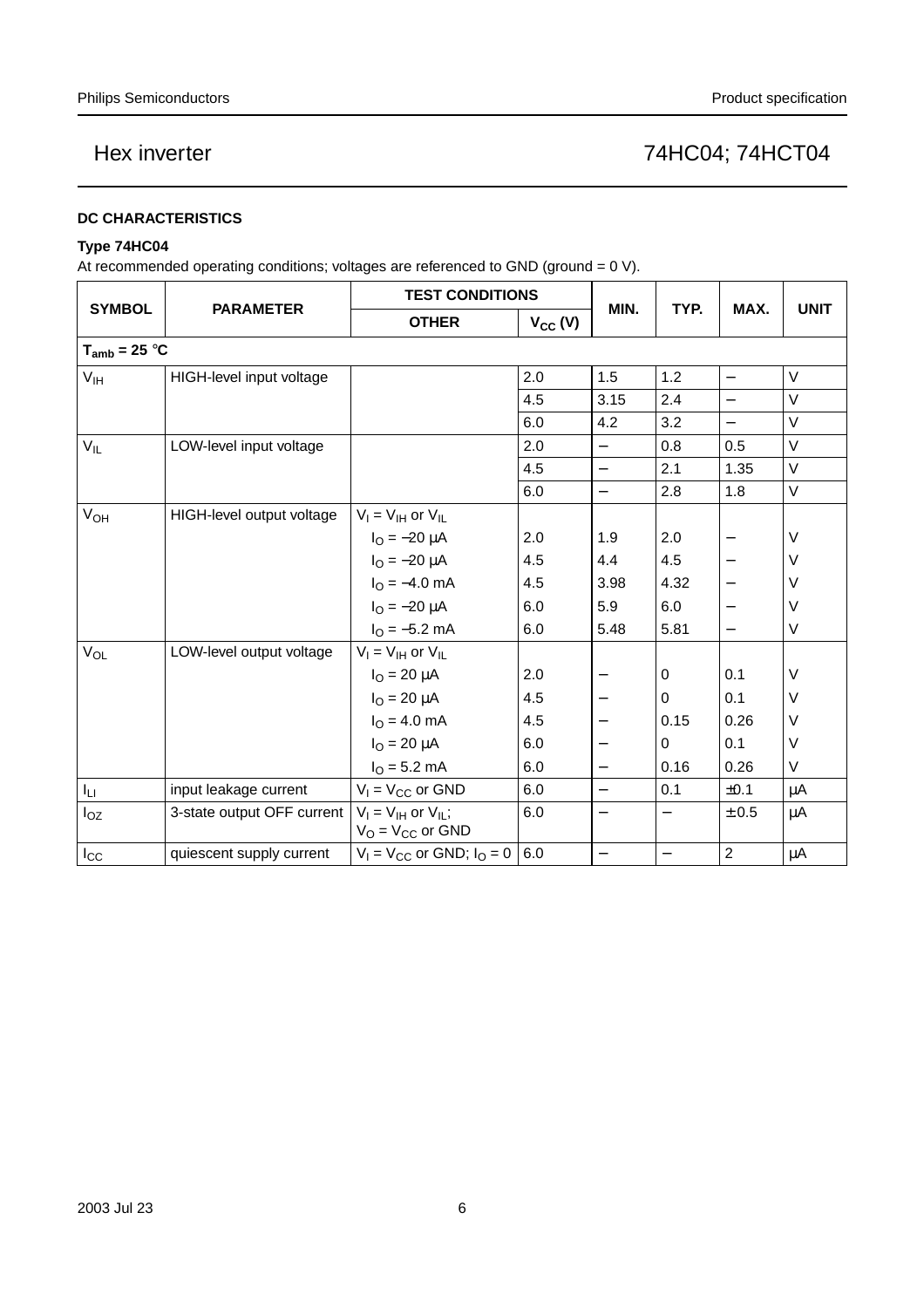|                           | <b>PARAMETER</b>           | <b>TEST CONDITIONS</b>                                |              |                          |                          | MAX.                     |             |
|---------------------------|----------------------------|-------------------------------------------------------|--------------|--------------------------|--------------------------|--------------------------|-------------|
| <b>SYMBOL</b>             |                            | <b>OTHER</b>                                          | $V_{CC} (V)$ | MIN.                     | TYP.                     |                          | <b>UNIT</b> |
| $T_{amb} = -40$ to +85 °C |                            |                                                       |              |                          |                          |                          |             |
| V <sub>IH</sub>           | HIGH-level input voltage   |                                                       | 2.0          | 1.5                      | $\qquad \qquad -$        | $\overline{\phantom{0}}$ | $\vee$      |
|                           |                            |                                                       | 4.5          | 3.15                     | $\overline{\phantom{0}}$ | $\overline{\phantom{0}}$ | $\vee$      |
|                           |                            |                                                       | 6.0          | 4.2                      | $\overline{\phantom{0}}$ | $\equiv$                 | $\vee$      |
| $V_{IL}$                  | LOW-level input voltage    |                                                       | 2.0          | $\overline{\phantom{0}}$ | $\qquad \qquad -$        | 0.5                      | $\vee$      |
|                           |                            |                                                       | 4.5          | $\equiv$                 | $\overline{\phantom{0}}$ | 1.35                     | $\vee$      |
|                           |                            |                                                       | 6.0          | $\overline{\phantom{0}}$ | $\equiv$                 | 1.8                      | $\vee$      |
| <b>V<sub>OH</sub></b>     | HIGH-level output voltage  | $V_I = V_{IH}$ or $V_{IL}$                            |              |                          |                          |                          |             |
|                           |                            | $I_{\rm O} = -20 \mu A$                               | 2.0          | 1.9                      |                          |                          | V           |
|                           |                            | $I_{\text{O}} = -20 \mu A$                            | 4.5          | 4.4                      |                          |                          | V           |
|                           |                            | $IO = -4.0$ mA                                        | 4.5          | 3.84                     |                          |                          | V           |
|                           |                            | $I_{\rm O} = -20 \mu A$                               | 6.0          | 5.9                      | $\overline{\phantom{0}}$ |                          | $\vee$      |
|                           |                            | $I_{\rm O} = -5.2$ mA                                 | 6.0          | 5.34                     | $\overline{\phantom{0}}$ |                          | $\vee$      |
| V <sub>OL</sub>           | LOW-level output voltage   | $V_I = V_{IH}$ or $V_{IL}$                            |              |                          |                          |                          |             |
|                           |                            | $I_{O} = 20 \mu A$                                    | 2.0          |                          |                          | 0.1                      | $\vee$      |
|                           |                            | $I_{O} = 20 \mu A$                                    | 4.5          | $\overline{\phantom{0}}$ |                          | 0.1                      | $\vee$      |
|                           |                            | $IO = 4.0 mA$                                         | 4.5          | $\overline{\phantom{0}}$ |                          | 0.33                     | V           |
|                           |                            | $I_{\text{O}} = 20 \mu A$                             | 6.0          | $\qquad \qquad -$        |                          | 0.1                      | V           |
|                           |                            | $IO = 5.2 mA$                                         | 6.0          | $\overline{\phantom{0}}$ | $\overline{\phantom{0}}$ | 0.33                     | V           |
| Iц                        | input leakage current      | $V_1 = V_{CC}$ or GND                                 | 6.0          | $\overline{\phantom{0}}$ | $\overline{\phantom{0}}$ | ±1.0                     | μA          |
| $I_{OZ}$                  | 3-state output OFF current | $V_I = V_{IH}$ or $V_{IL}$ ;<br>$V_O = V_{CC}$ or GND | 6.0          | $\qquad \qquad -$        | $\overline{\phantom{0}}$ | ±.5.0                    | $\mu$ A     |
| $I_{\rm CC}$              | quiescent supply current   | $V_1 = V_{CC}$ or GND; $I_Q = 0$                      | 6.0          | $\overline{\phantom{0}}$ | $\overline{\phantom{0}}$ | 20                       | μA          |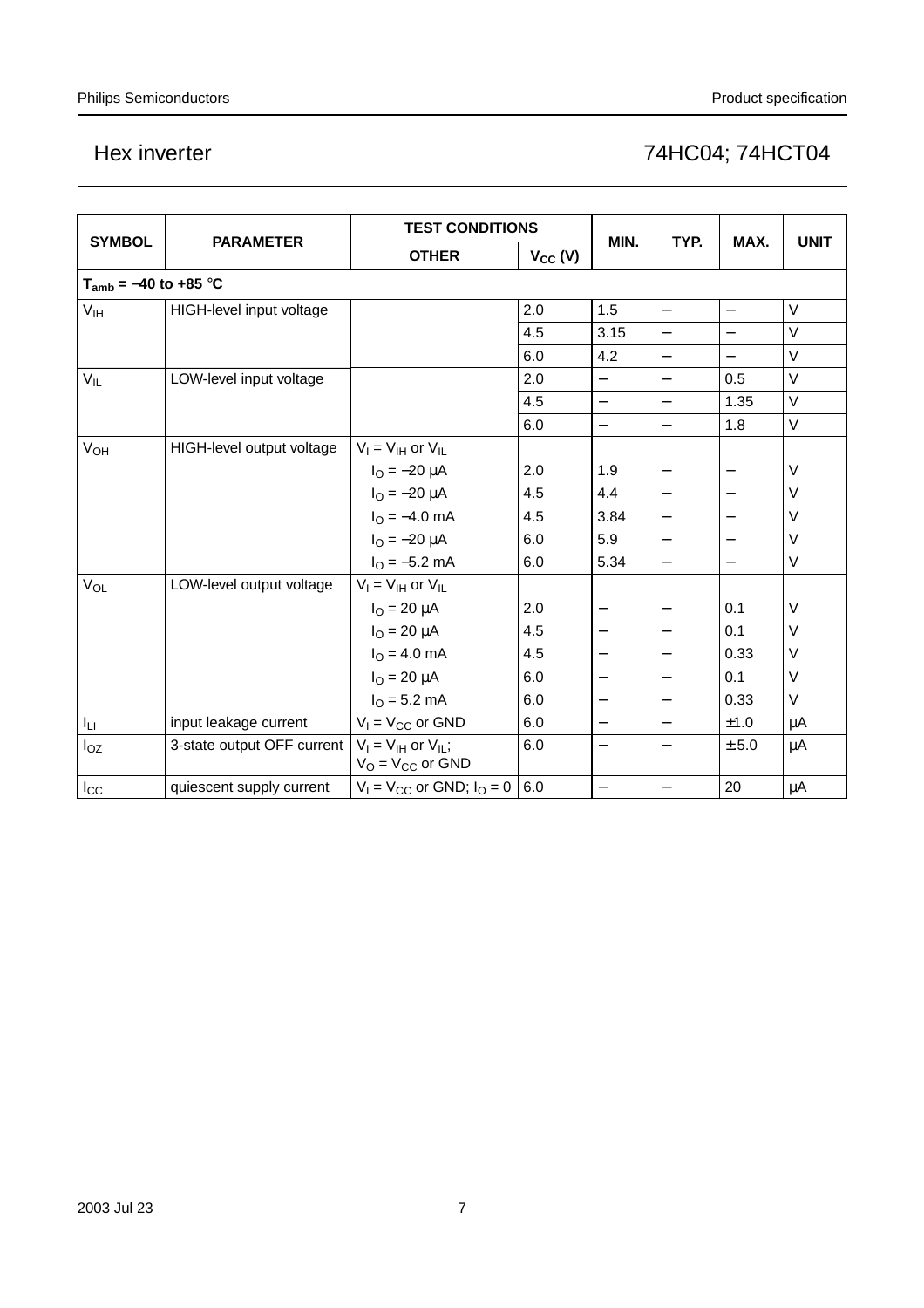|                            | <b>PARAMETER</b>           | <b>TEST CONDITIONS</b>                                |              |                          |                          |                          |             |
|----------------------------|----------------------------|-------------------------------------------------------|--------------|--------------------------|--------------------------|--------------------------|-------------|
| <b>SYMBOL</b>              |                            | <b>OTHER</b>                                          | $V_{CC} (V)$ | MIN.                     | TYP.                     | MAX.                     | <b>UNIT</b> |
| $T_{amb} = -40$ to +125 °C |                            |                                                       |              |                          |                          |                          |             |
| V <sub>IH</sub>            | HIGH-level input voltage   |                                                       | 2.0          | 1.5                      | $\qquad \qquad -$        | $\overline{\phantom{0}}$ | $\vee$      |
|                            |                            |                                                       | 4.5          | 3.15                     | $\overline{\phantom{0}}$ |                          | $\vee$      |
|                            |                            |                                                       | 6.0          | 4.2                      | $\qquad \qquad -$        | $\overline{\phantom{0}}$ | $\vee$      |
| $V_{IL}$                   | LOW-level input voltage    |                                                       | 2.0          | $\equiv$                 | $\equiv$                 | 0.5                      | $\vee$      |
|                            |                            |                                                       | 4.5          | $\overline{\phantom{0}}$ | $\equiv$                 | 1.35                     | $\vee$      |
|                            |                            |                                                       | 6.0          | $\equiv$                 | $\equiv$                 | 1.8                      | V           |
| V <sub>OH</sub>            | HIGH-level output voltage  | $V_I = V_{IH}$ or $V_{IL}$                            |              |                          |                          |                          |             |
|                            |                            | $I_{\rm O} = -20 \mu A$                               | 2.0          | 1.9                      |                          |                          | $\vee$      |
|                            |                            | $I_{\rm O} = -20 \mu A$                               | 4.5          | 4.4                      |                          |                          | $\vee$      |
|                            |                            | $I_{\rm O} = -20 \mu A$                               | 6.0          | 5.9                      |                          |                          | $\vee$      |
|                            |                            | $I_{\text{O}} = -4.0 \text{ mA}$                      | 4.5          | 3.7                      |                          |                          | $\vee$      |
|                            |                            | $IO = -5.2 mA$                                        | 6.0          | 5.2                      |                          |                          | $\vee$      |
| V <sub>OL</sub>            | LOW-level output voltage   | $V_I = V_{IH}$ or $V_{IL}$                            |              |                          |                          |                          |             |
|                            |                            | $I_{\rm O} = 20 \mu A$                                | 2.0          |                          |                          | 0.1                      | $\vee$      |
|                            |                            | $I_{O} = 20 \mu A$                                    | 4.5          | $\qquad \qquad -$        |                          | 0.1                      | V           |
|                            |                            | $IO = 20 \mu A$                                       | 6.0          | $\overline{\phantom{0}}$ |                          | 0.1                      | $\vee$      |
|                            |                            | $I_{\Omega} = 4.0$ mA                                 | 4.5          | $\qquad \qquad -$        | $\overline{\phantom{0}}$ | 0.4                      | V           |
|                            |                            | $IO = 5.2 mA$                                         | 6.0          | $\overline{\phantom{0}}$ | $\overline{\phantom{0}}$ | 0.4                      | V           |
| Iц                         | input leakage current      | $V_1 = V_{CC}$ or GND                                 | 6.0          | $\qquad \qquad -$        | $\qquad \qquad -$        | ±1.0                     | μA          |
| $I_{OZ}$                   | 3-state output OFF current | $V_1 = V_{1H}$ or $V_{1L}$ ;<br>$V_O = V_{CC}$ or GND | 6.0          | $\overline{\phantom{0}}$ | $\overline{\phantom{0}}$ | ±10.0                    | μA          |
| $I_{\rm CC}$               | quiescent supply current   | $V_1 = V_{CC}$ or GND; $I_Q = 0$                      | 6.0          | $\overline{\phantom{0}}$ | $\overline{\phantom{0}}$ | 40                       | $\mu$ A     |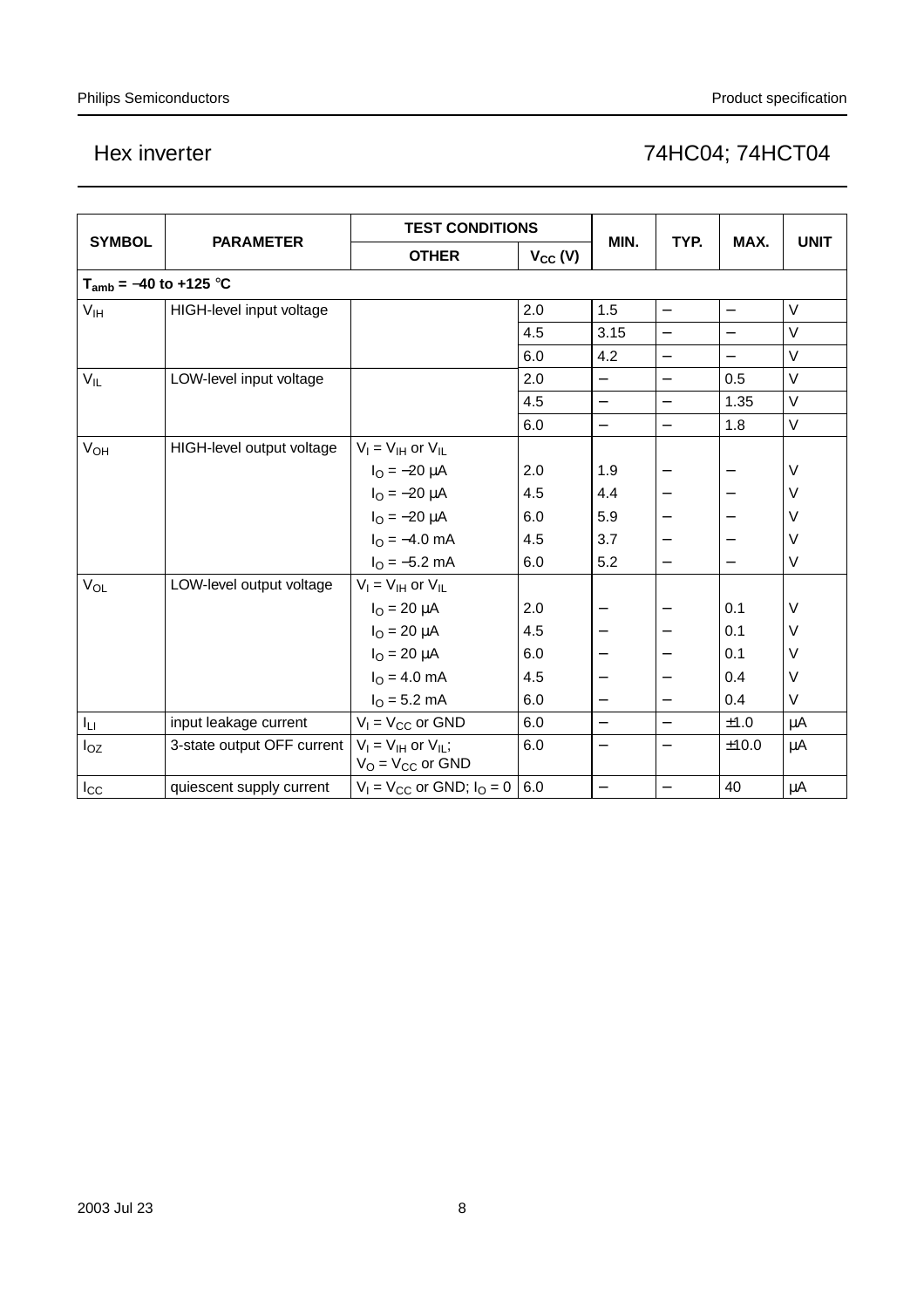### **Type 74HCT04**

At recommended operating conditions; voltages are referenced to GND (ground = 0 V).

|                            |                                     | <b>TEST CONDITIONS</b>                                                    |              |                          |                          | MAX.                     | <b>UNIT</b> |
|----------------------------|-------------------------------------|---------------------------------------------------------------------------|--------------|--------------------------|--------------------------|--------------------------|-------------|
| <b>SYMBOL</b>              | <b>PARAMETER</b>                    | <b>OTHER</b>                                                              | $V_{CC} (V)$ | MIN.                     | TYP.                     |                          |             |
| $T_{amb} = 25 °C$          |                                     |                                                                           |              |                          |                          |                          |             |
| $\mathsf{V}_{\mathsf{IH}}$ | HIGH-level input voltage            |                                                                           | 4.5 to 5.5   | 2.0                      | 1.6                      | $\overline{\phantom{0}}$ | $\vee$      |
| $V_{IL}$                   | LOW-level input voltage             |                                                                           | 4.5 to 5.5   | $\equiv$                 | 1.2                      | 0.8                      | $\vee$      |
| $V_{OH}$                   | HIGH-level output voltage           | $V_I = V_{IH}$ or $V_{IL}$                                                |              |                          |                          |                          |             |
|                            |                                     | $I_{\text{O}} = -20 \mu A$                                                | 4.5          | 4.4                      | 4.5                      |                          | V           |
|                            |                                     | $IO = -4.0$ mA                                                            | 4.5          | 3.84                     | 4.32                     | $\qquad \qquad -$        | V           |
| $V_{OL}$                   | LOW-level output voltage            | $V_I = V_{IH}$ or $V_{IL}$                                                |              |                          |                          |                          |             |
|                            |                                     | $I_{\Omega} = 20 \mu A$                                                   | 4.5          |                          | $\Omega$                 | 0.1                      | V           |
|                            |                                     | $IO = 4.0 mA$                                                             | 4.5          |                          | 0.15                     | 0.26                     | V           |
| Iц.                        | input leakage current               | $V_1 = V_{CC}$ or GND                                                     | 5.5          | $\equiv$                 |                          | ±0.1                     | $\mu$ A     |
| $I_{OZ}$                   | 3-state output OFF current          | $V_1 = V_{1H}$ or $V_{1L}$ ;<br>$V_O = V_{CC}$ or GND;<br>$I_{\rm O} = 0$ | 5.5          |                          | $\overline{\phantom{0}}$ | ±0.5                     | $\mu$ A     |
| $I_{\rm CC}$               | quiescent supply current            | $V_1 = V_{CC}$ or GND;<br>$I_{\rm O} = 0$                                 | 5.5          | $\overline{\phantom{0}}$ | $\overline{\phantom{0}}$ | $\overline{2}$           | μA          |
| $\Delta I_{CC}$            | additional supply current per input | $V_1 = V_{CC} - 2.1 V;$<br>$I_{\rm O} = 0$                                | 4.5 to 5.5   | $\overline{\phantom{0}}$ | 120                      | 432                      | μA          |
| $T_{amb} = -40$ to +85 °C  |                                     |                                                                           |              |                          |                          |                          |             |
| $V_{IH}$                   | HIGH-level input voltage            |                                                                           | 4.5 to 5.5   | 2.0                      | $\overline{\phantom{0}}$ |                          | V           |
| $V_{IL}$                   | LOW-level input voltage             |                                                                           | 4.5 to 5.5   |                          | $\overline{a}$           | 0.8                      | $\vee$      |
| $V_{OH}$                   | HIGH-level output voltage           | $V_I = V_{IH}$ or $V_{IL}$                                                |              |                          | $\overline{\phantom{0}}$ |                          |             |
|                            |                                     | $I_{O} = -20 \mu A$                                                       | 4.5          | 4.4                      |                          | $\overline{\phantom{0}}$ | V           |
|                            |                                     | $IO = -4.0$ mA                                                            | 4.5          | 3.84                     | $\qquad \qquad -$        | $\overline{\phantom{0}}$ | V           |
| $V_{OL}$                   | LOW-level output voltage            | $V_I = V_{IH}$ or $V_{IL}$                                                |              |                          |                          |                          |             |
|                            |                                     | $I_{O} = 20 \mu A$                                                        | 4.5          | $\overline{\phantom{0}}$ | $\overline{\phantom{0}}$ | 0.1                      | V           |
|                            |                                     | $I_{\rm O} = 4.0 \text{ mA}$                                              | 4.5          |                          |                          | 0.33                     | V           |
| Iц                         | input leakage current               | $V_1 = V_{CC}$ or GND                                                     | 5.5          | $\overline{a}$           | $\frac{1}{2}$            | ±1.0                     | μA          |
| $I_{OZ}$                   | 3-state output OFF current          | $V_I = V_{IH}$ or $V_{IL}$ ;<br>$V_O = V_{CC}$ or GND;<br>$I_{\rm O} = 0$ | 5.5          |                          |                          | ±5.0                     | μA          |
| $I_{\rm CC}$               | quiescent supply current            | $V_1 = V_{CC}$ or GND;<br>$I_{\Omega} = 0$                                | 5.5          | $\qquad \qquad -$        | $\overline{\phantom{0}}$ | 20                       | $\mu$ A     |
| $\Delta$ <sub>cc</sub>     | additional supply current per input | $V_1 = V_{CC} - 2.1 V;$<br>$I_{\rm O} = 0$                                | 4.5 to 5.5   | $\overline{\phantom{0}}$ | $\overline{\phantom{0}}$ | 540                      | $\mu$ A     |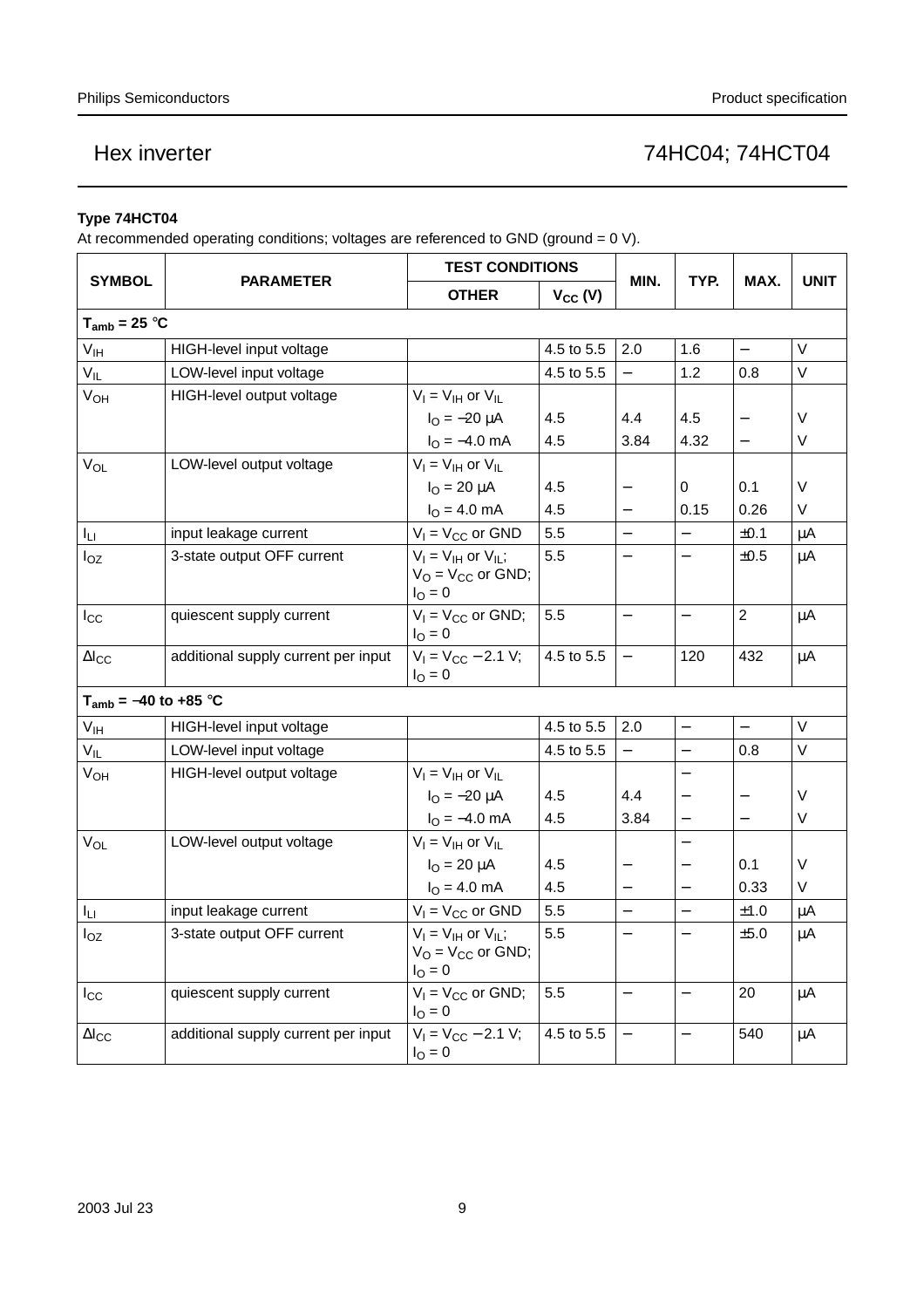|                        | <b>PARAMETER</b>                    | <b>TEST CONDITIONS</b>                                                    |              |                          | MAX.                     | <b>UNIT</b>              |        |
|------------------------|-------------------------------------|---------------------------------------------------------------------------|--------------|--------------------------|--------------------------|--------------------------|--------|
| <b>SYMBOL</b>          |                                     | <b>OTHER</b>                                                              | $V_{CC} (V)$ | MIN.                     | TYP.                     |                          |        |
|                        | $T_{amb} = -40$ to +125 °C          |                                                                           |              |                          |                          |                          |        |
| V <sub>IH</sub>        | HIGH-level input voltage            |                                                                           | 4.5 to 5.5   | 2.0                      | $\overline{\phantom{0}}$ | $\overline{\phantom{0}}$ | $\vee$ |
| $V_{IL}$               | LOW-level input voltage             |                                                                           | 4.5 to 5.5   |                          |                          | 0.8                      | $\vee$ |
| V <sub>OH</sub>        | HIGH-level output voltage           | $V_I = V_{IH}$ or $V_{IL}$                                                |              |                          |                          |                          |        |
|                        |                                     | $I_{\rm O} = -20 \mu A$                                                   | 4.5          | 4.4                      |                          |                          | V      |
|                        |                                     | $I_{\rm O} = -4.0 \text{ mA}$                                             | 4.5          | 3.7                      |                          |                          | V      |
| <b>V<sub>OL</sub></b>  | LOW-level output voltage            | $V_I = V_{IH}$ or $V_{IL}$                                                |              |                          |                          |                          |        |
|                        |                                     | $I_{\rm O} = 20 \mu A$                                                    | 4.5          |                          |                          | 0.1                      | V      |
|                        |                                     | $IO = 4.0$ mA                                                             | 4.5          | $\qquad \qquad -$        |                          | 0.4                      | $\vee$ |
| Iц                     | input leakage current               | $V_1 = V_{CC}$ or GND                                                     | 5.5          | $\overline{\phantom{0}}$ |                          | ±1.0                     | μA     |
| $I_{OZ}$               | 3-state output OFF current          | $V_I = V_{IH}$ or $V_{IL}$ ;<br>$V_O = V_{CC}$ or GND;<br>$I_{\rm O} = 0$ | 5.5          |                          |                          | ±10                      | μA     |
| $I_{\rm CC}$           | quiescent supply current            | $V_1 = V_{CC}$ or GND;<br>$I_{\rm O} = 0$                                 | 5.5          |                          |                          | 40                       | μA     |
| $\Delta$ <sub>cc</sub> | additional supply current per input | $V_1 = V_{CC} - 2.1 V$ ;<br>$I_{\rm O} = 0$                               | 4.5 to 5.5   | $\overline{\phantom{m}}$ |                          | 590                      | μA     |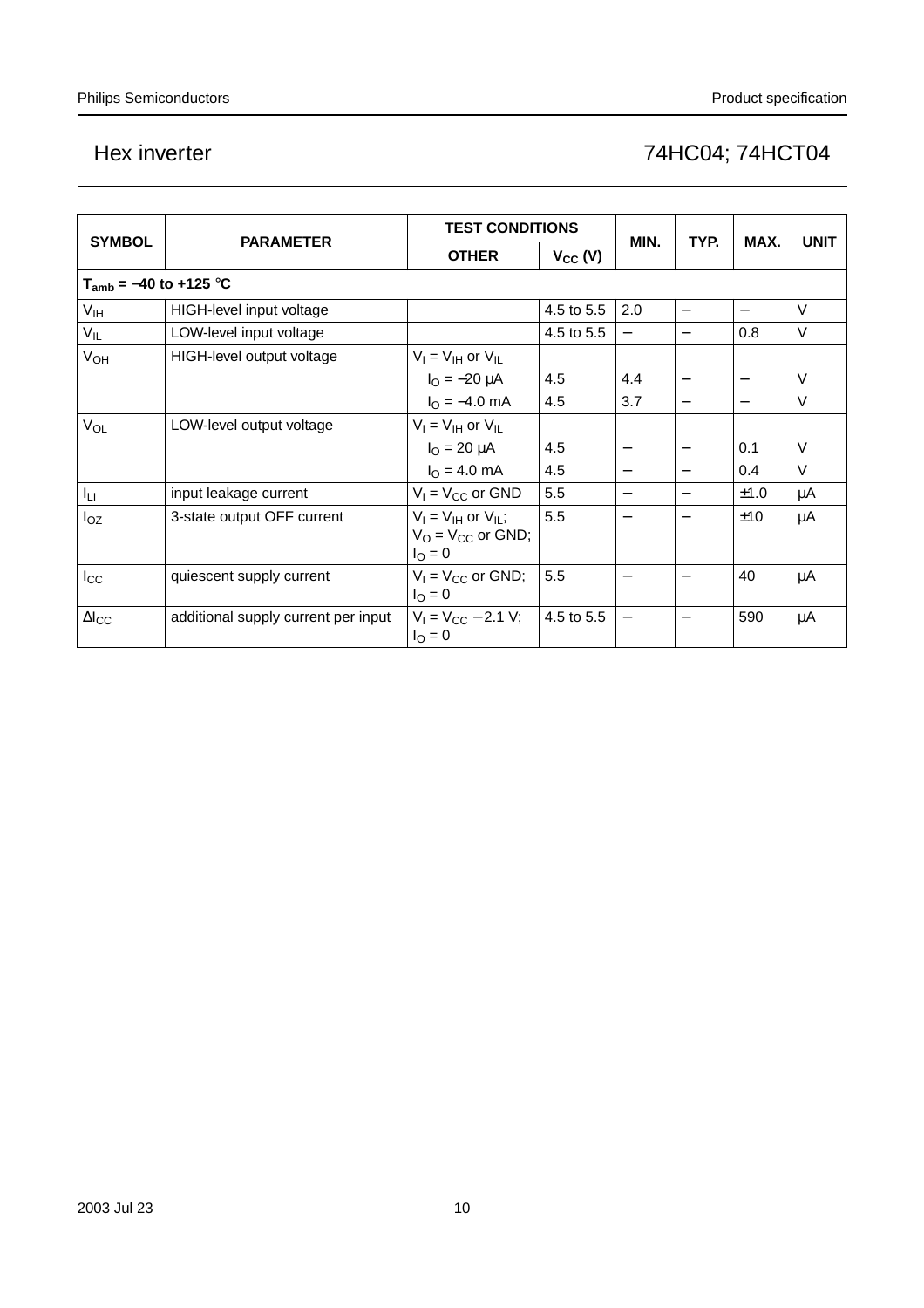#### **AC CHARACTERISTICS**

### **Family 74HC04**

GND = 0 V;  $t_r = t_f \le 6.0$  ns;  $C_L = 50$  pF.

|                                         | <b>PARAMETER</b>              |                  | <b>TEST CONDITIONS</b> |                          |                          |      |             |
|-----------------------------------------|-------------------------------|------------------|------------------------|--------------------------|--------------------------|------|-------------|
| <b>SYMBOL</b>                           |                               | <b>WAVEFORMS</b> | $V_{CC} (V)$           | MIN.                     | TYP.                     | MAX. | <b>UNIT</b> |
| $T_{amb}$ = 25 °C                       |                               |                  |                        |                          |                          |      |             |
| t <sub>PHL</sub> /t <sub>PLH</sub>      | propagation delay             | see Figs 6 and 7 | 2.0                    | $\overline{\phantom{0}}$ | 25                       | 85   | ns          |
|                                         | nA to nY                      |                  | 4.5                    | $\qquad \qquad -$        | 9                        | 17   | ns          |
|                                         |                               |                  | 6.0                    | $\overline{\phantom{0}}$ | $\overline{7}$           | 14   | ns          |
| $t$ <sub>THL</sub> / $t$ <sub>TLH</sub> | output transition time        | see Figs 6 and 7 | 2.0                    | $\qquad \qquad -$        | 19                       | 75   | ns          |
|                                         |                               |                  | 4.5                    | $\overline{\phantom{0}}$ | $\overline{7}$           | 15   | ns          |
|                                         |                               |                  | 6.0                    | $\overline{\phantom{0}}$ | 6                        | 13   | ns          |
| $T_{amb} = -40$ to +85 °C               |                               |                  |                        |                          |                          |      |             |
| t <sub>PHL</sub> /t <sub>PLH</sub>      | propagation delay<br>nA to nY | see Figs 6 and 7 | 2.0                    | $\overline{\phantom{0}}$ | $\overline{\phantom{0}}$ | 105  | ns          |
|                                         |                               |                  | 4.5                    | $\equiv$                 | $\equiv$                 | 21   | ns          |
|                                         |                               |                  | 6.0                    | $\equiv$                 | $\overline{a}$           | 18   | ns          |
| $t_{THL}/t_{TLH}$                       | output transition time        | see Figs 6 and 7 | 2.0                    | $\overline{\phantom{0}}$ | $\overline{\phantom{0}}$ | 95   | ns          |
|                                         |                               |                  | 4.5                    | —                        |                          | 19   | ns          |
|                                         |                               |                  | 6.0                    | —                        | —                        | 16   | ns          |
| $T_{amb} = -40$ to +125 °C              |                               |                  |                        |                          |                          |      |             |
| t <sub>PHL</sub> /t <sub>PLH</sub>      | propagation delay             | see Figs 6 and 7 | 2.0                    | $\qquad \qquad -$        | $\qquad \qquad -$        | 130  | ns          |
|                                         | nA to nY                      |                  | 4.5                    | —                        | $\overline{\phantom{0}}$ | 26   | ns          |
|                                         |                               |                  | 6.0                    | $\qquad \qquad -$        | $\qquad \qquad -$        | 22   | ns          |
| t <sub>THL</sub> /t <sub>TLH</sub>      | output transition time        | see Figs 6 and 7 | 2.0                    | $\overline{\phantom{0}}$ | $\overline{\phantom{0}}$ | 110  | ns          |
|                                         |                               |                  | 4.5                    | $\qquad \qquad -$        | $\overline{\phantom{0}}$ | 22   | ns          |
|                                         |                               |                  | 6.0                    | $\qquad \qquad -$        | $\overline{\phantom{0}}$ | 19   | ns          |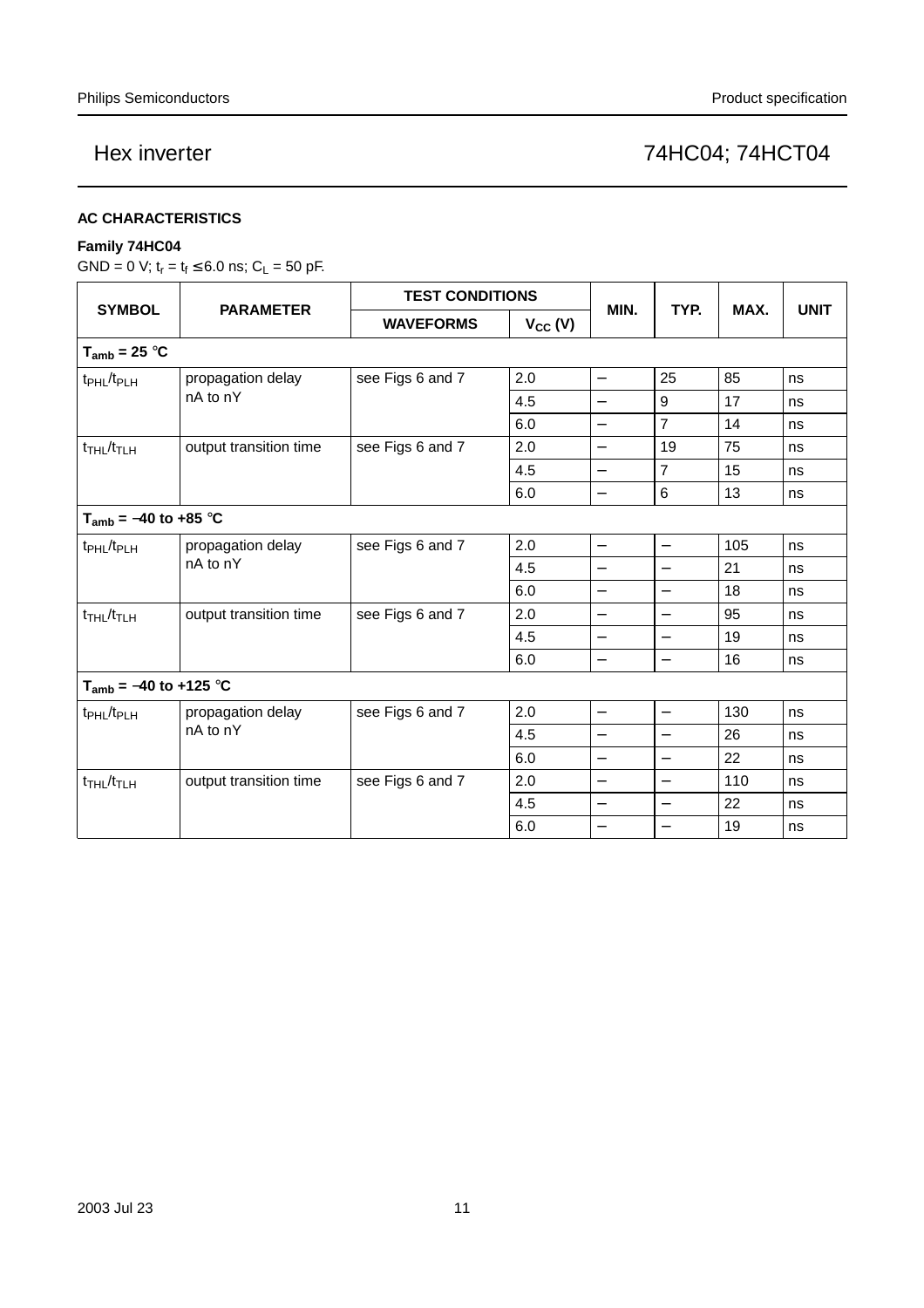### **Family 74HCT04**

GND = 0 V;  $t_r = t_f \le 6.0$  ns;  $C_L = 50$  pF.

| <b>SYMBOL</b>                           | <b>PARAMETER</b>              | <b>TEST CONDITIONS</b> |              | MIN.                     |                          |      |             |
|-----------------------------------------|-------------------------------|------------------------|--------------|--------------------------|--------------------------|------|-------------|
|                                         |                               | <b>WAVEFORMS</b>       | $V_{CC} (V)$ |                          | TYP.                     | MAX. | <b>UNIT</b> |
| $T_{amb}$ = 25 °C                       |                               |                        |              |                          |                          |      |             |
| t <sub>PHL</sub> /t <sub>PLH</sub>      | propagation delay<br>nA to nY | see Figs 6 and 7       | 4.5          |                          | 10                       | 19   | ns          |
| $t$ <sub>THL</sub> / $t$ <sub>TLH</sub> | output transition time        | see Figs 6 and 7       | 4.5          | $\overline{\phantom{0}}$ | 7                        | 15   | ns          |
| $T_{amb}$ = -40 to +85 °C               |                               |                        |              |                          |                          |      |             |
| t <sub>PHL</sub> /t <sub>PLH</sub>      | propagation delay<br>nA to nY | see Figs 6 and 7       | 4.5          |                          | $\overline{\phantom{0}}$ | 24   | ns          |
| $t$ <sub>THL</sub> / $t$ <sub>TLH</sub> | output transition time        | see Figs 6 and 7       | 4.5          | $\qquad \qquad$          | —                        | 19   | ns          |
| $T_{amb} = -40$ to +125 °C              |                               |                        |              |                          |                          |      |             |
| t <sub>PHL</sub> /t <sub>PLH</sub>      | propagation delay<br>nA to nY | see Figs 6 and 7       | 4.5          |                          |                          | 29   | ns          |
| $t$ <sub>THL</sub> / $t$ <sub>TLH</sub> | output transition time        | see Figs 6 and 7       | 4.5          |                          |                          | 22   | ns          |

### **AC WAVEFORMS**

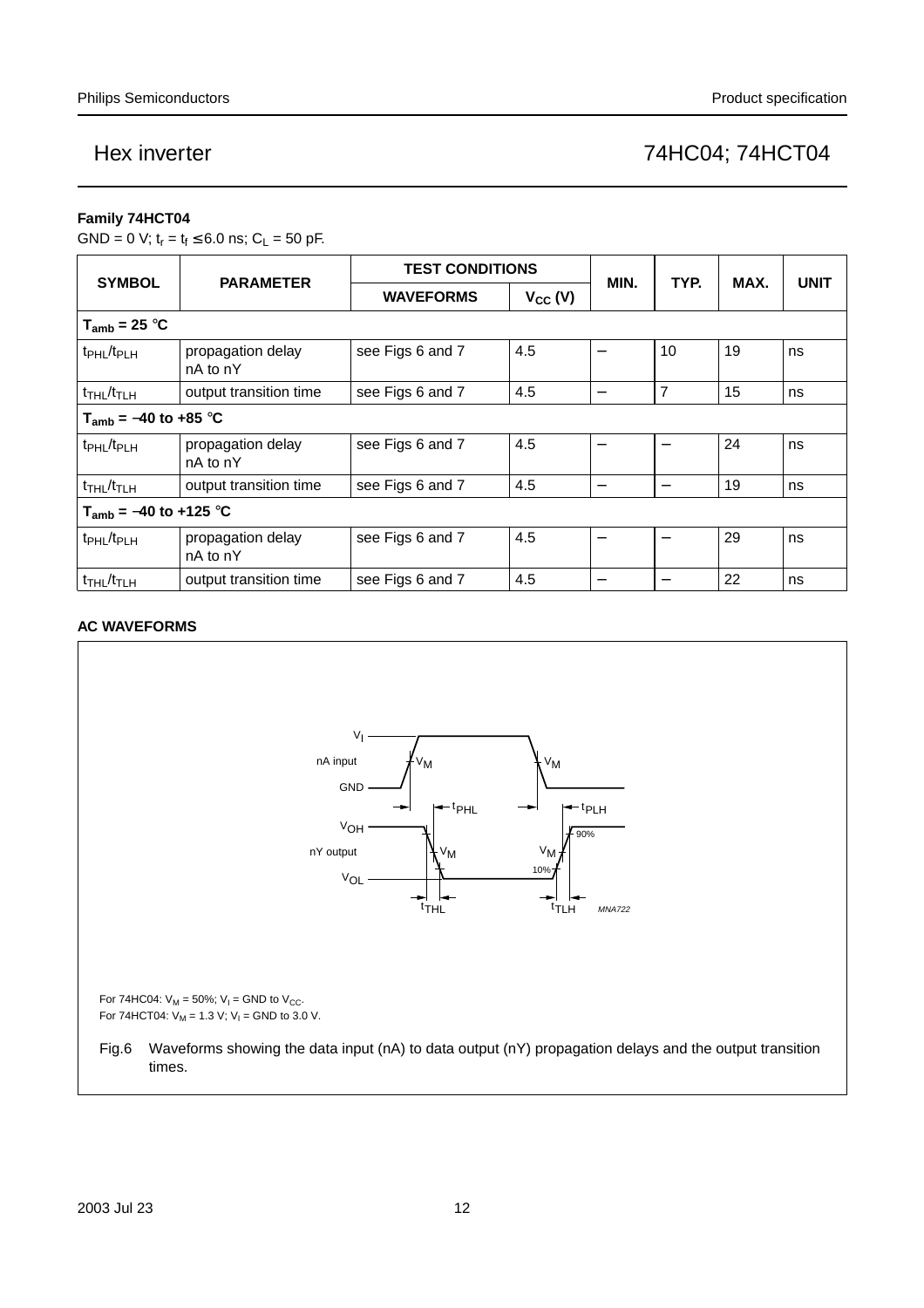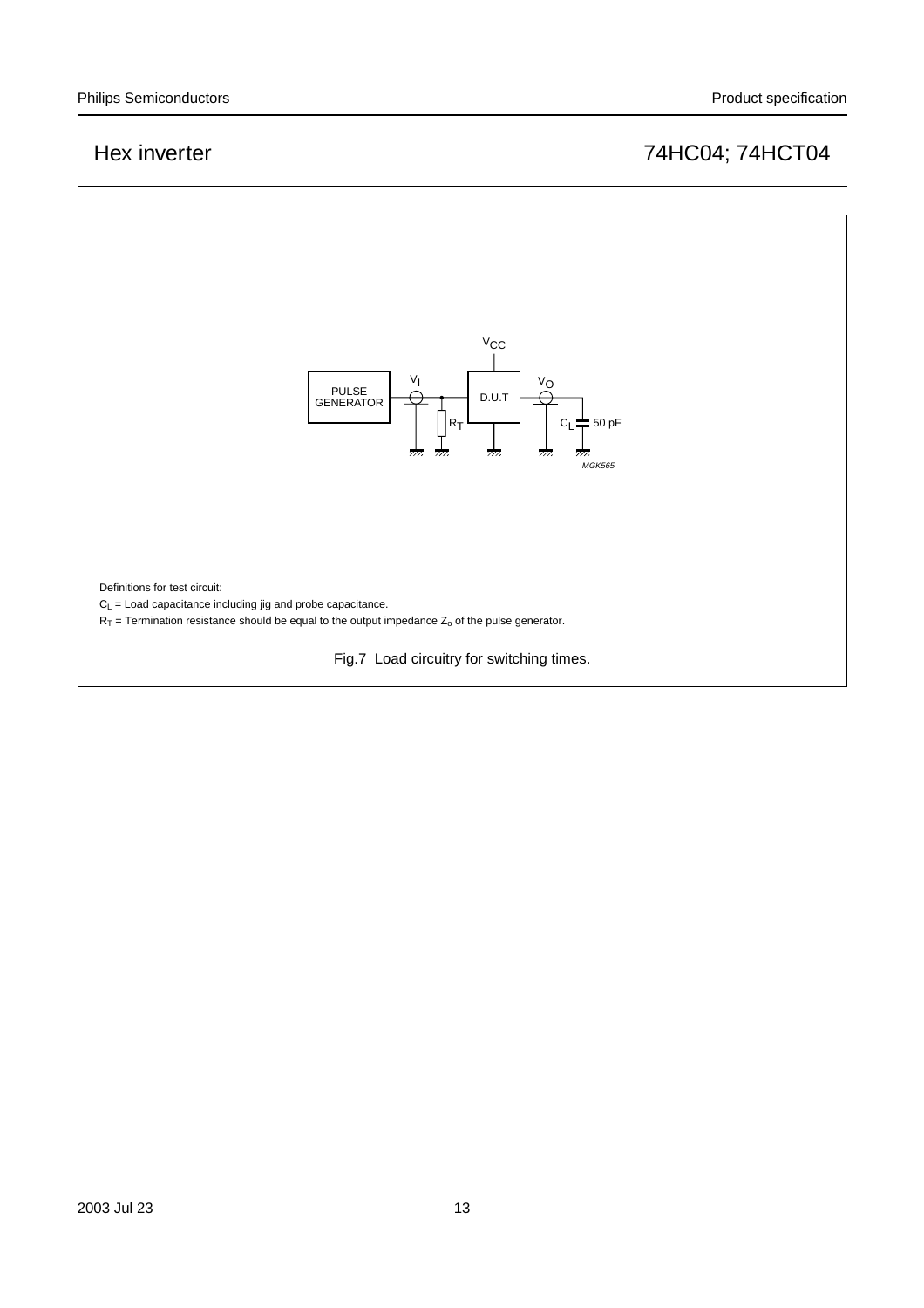### **PACKAGE OUTLINES**

**DIP14: plastic dual in-line package; 14 leads (300 mil) SOT27-1**



#### **Note**

inches

1. Plastic or metal protrusions of 0.25 mm (0.01 inch) maximum per side are not included.

 $0.044$ 

 $0.015$ 

0.009

| <b>OUTLINE</b> | <b>REFERENCES</b> |              |              | <b>EUROPEAN</b> | <b>ISSUE DATE</b> |                             |  |
|----------------|-------------------|--------------|--------------|-----------------|-------------------|-----------------------------|--|
| <b>VERSION</b> | IEC.              | <b>JEDEC</b> | <b>JEITA</b> |                 | <b>PROJECTION</b> |                             |  |
| SOT27-1        | 050G04            | MO-001       | SC-501-14    |                 | ∕⊼<br>₩           | $-99 - 12 - 27$<br>03-02-13 |  |

 $0.24$ 

0.33 0.17 0.02 0.13 0.087

 $0.1$  0.3  $\begin{array}{|c|c|c|c|c|} \hline 0.3 & 0.14 & 0.32 & 0.39 \ \hline 0.12 & 0.31 & 0.33 & 0.01 \ \hline \end{array}$  $0.31$ 

 $0.73$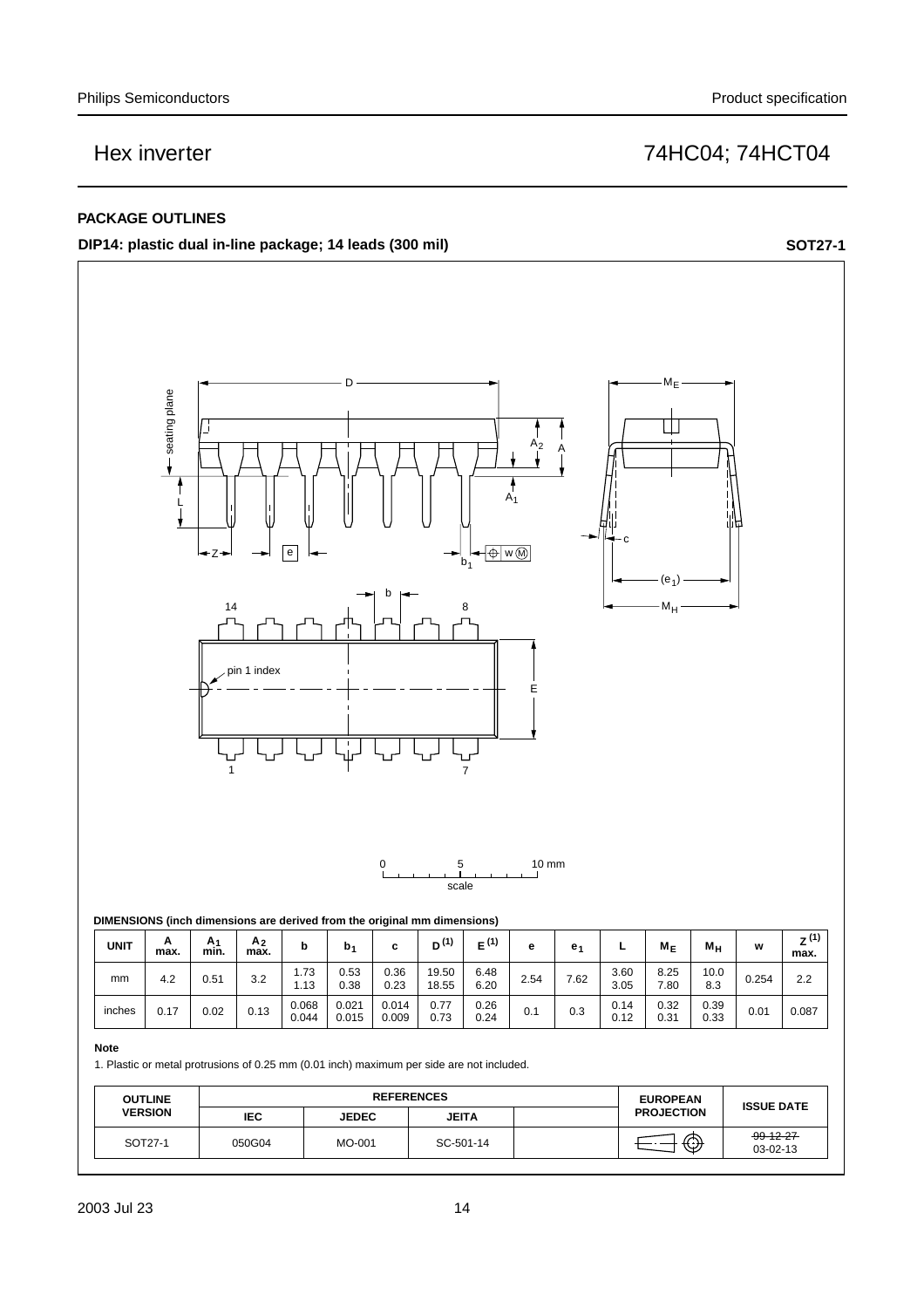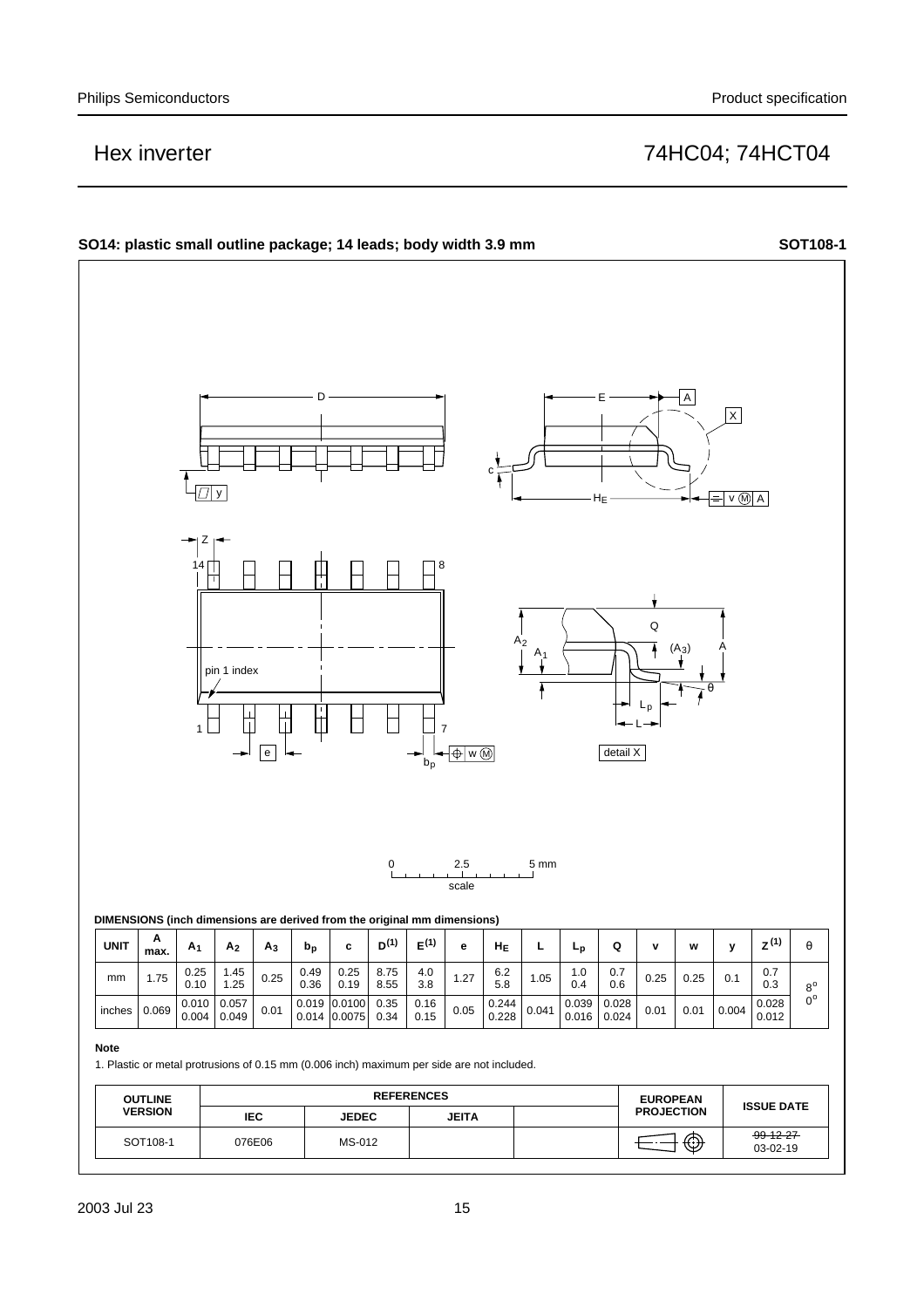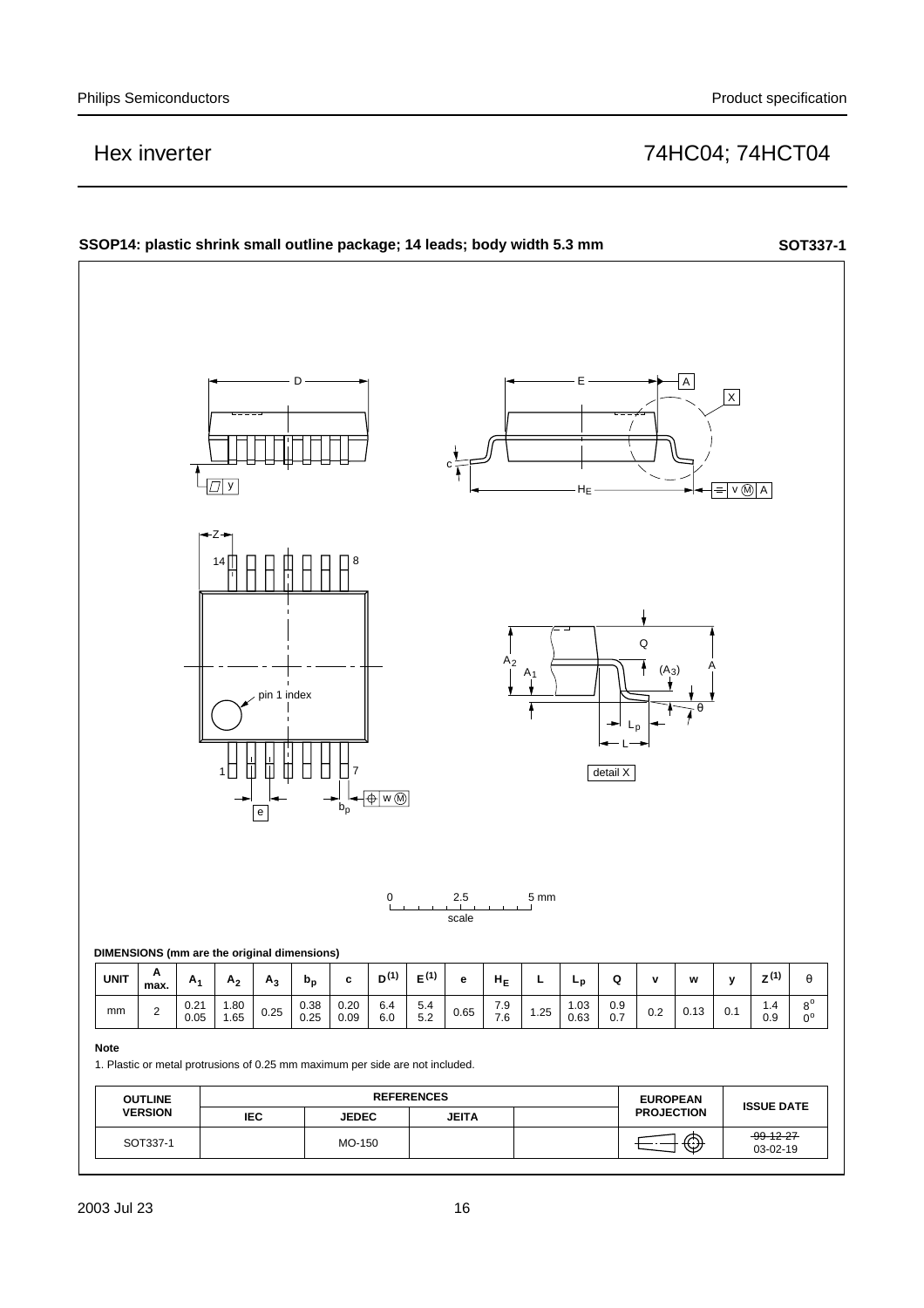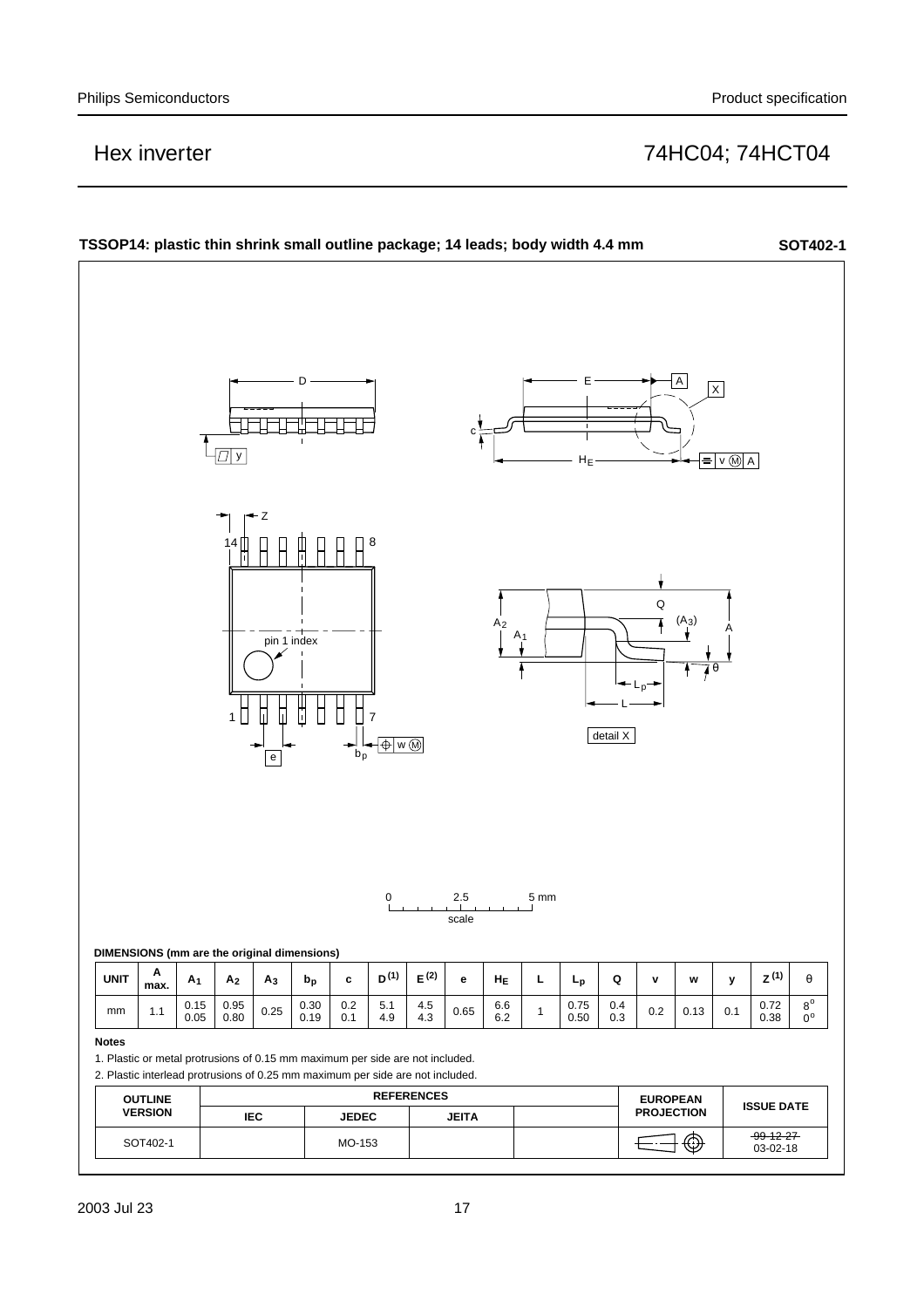#### **14 terminals; body 2.5 x 3 x 0.85 mm SOT762-1**  $\overline{B}$   $\overline{A}$ D A  $A<sub>1</sub>$ E c detail X terminal 1 index area  $\overline{\vert c \vert}$ terminal 1  $\boxed{e_1}$ index area @|γ<del>=</del> b—∽||γ=—|⊕|v ®|C|A|B| |*||*|y<sub>1</sub>|C├━| ├─|*⊒*|y b v M B w M C **2 6** ţ L Ā **1 7** Eh e **14 8**  $\sqrt{2}$ **13 9** Dh  $\overline{\mathsf{x}}$ 0 2.5 5 mm scale **DIMENSIONS (mm are the original dimensions) A(1) D(1)E(1) c Dh e1 L v w**  $U$ NIT  $\begin{bmatrix} R_{11}^{(1)} & A_1 & b & c & D^{(1)} & D_h & E^{(1)} & E_h & e & e_1 & L & v & w & y \end{bmatrix}$ **y1 max.** 0.05 1.65 2.6 1.15 0.5 mm  $\begin{array}{|c|c|c|c|c|c|c|c|c|} \hline 1 & 0.05 & 0.30 & 0.2 & 3.1 \\ \hline 3 & 0.2 & 0.48 & 0.2 & 3.3 \\ \hline \end{array}$  $\begin{array}{|c|c|c|c|c|c|c|c|c|c|c|} \hline 0.30 & 0.2 & 3.1 & 1.65 & 2.6 & 1.15 & 0.5 & 2.6 \ \hline 0.49 & 0.2 & 2.0 & 1.35 & 2.4 & 0.95 & 0.5 & 2.6 \ \hline \end{array}$ 0.2 0.1 0.05 1 0.00 0.00 0.2 0.1  $\frac{2.6}{20}$  1.00 0.2 0.5 0.00 0.05 0.1 0.18 2.9 1.35 2.4 0.85 0.3 **Note** 1. Plastic or metal protrusions of 0.075 mm maximum per side are not included. **OUTLINE** REFERENCES **EUROPEAN PROJECTION ISSUE DATE VERSION IEC JEDEC JEITA**  $\bigoplus \bigoplus$ 02-10-17  $SOT762-1$  ---  $MO-241$  ---03-01-27

# **DHVQFN14: plastic dual in-line compatible thermal enhanced very thin quad flat package; no leads;**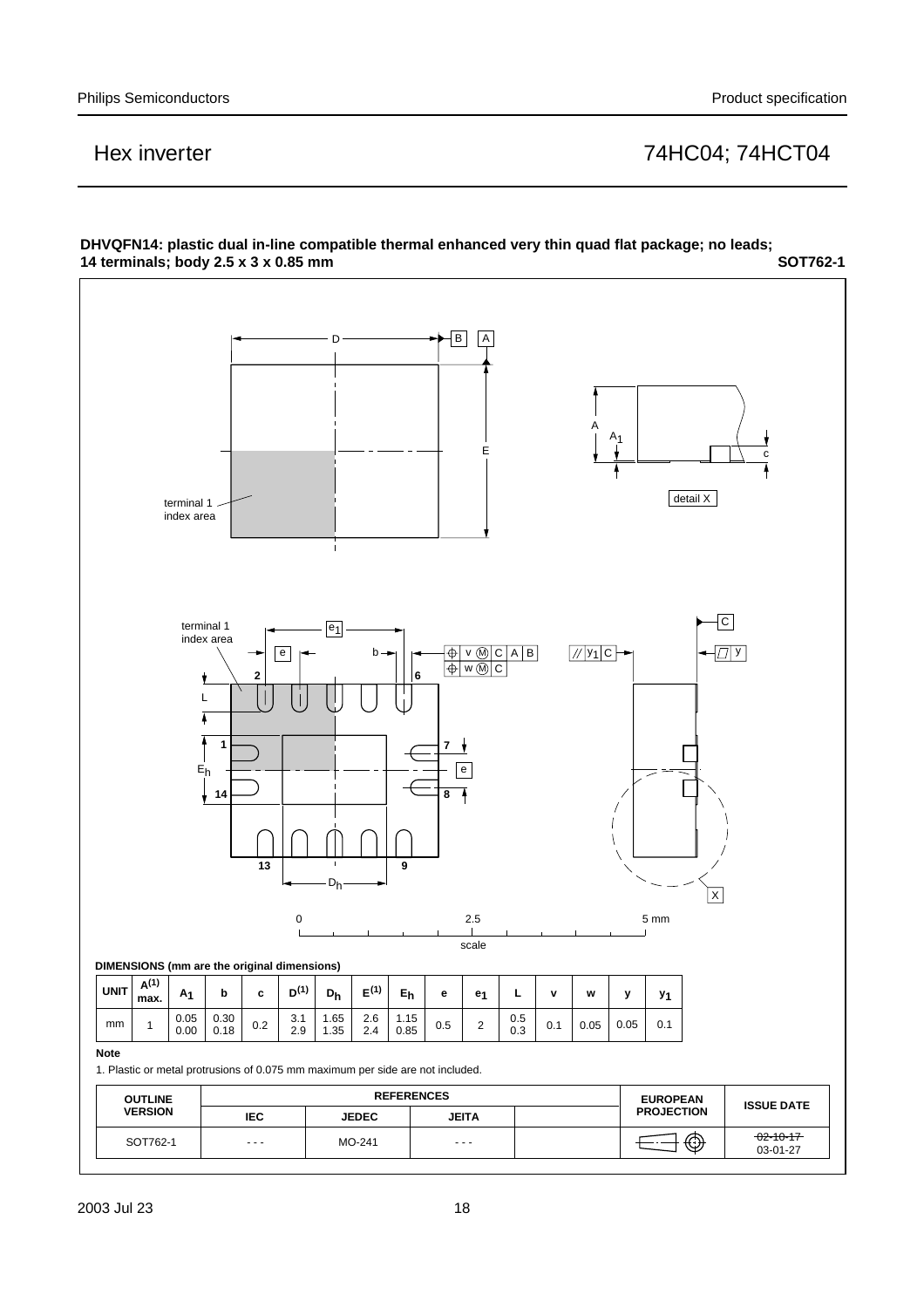#### **DATA SHEET STATUS**

| <b>LEVEL</b> | <b>DATA SHEET</b><br><b>STATUS(1)</b> | <b>PRODUCT</b><br>STATUS <sup>(2)(3)</sup> | <b>DEFINITION</b>                                                                                                                                                                                                                                                                                          |
|--------------|---------------------------------------|--------------------------------------------|------------------------------------------------------------------------------------------------------------------------------------------------------------------------------------------------------------------------------------------------------------------------------------------------------------|
|              | Objective data                        | Development                                | This data sheet contains data from the objective specification for product<br>development. Philips Semiconductors reserves the right to change the<br>specification in any manner without notice.                                                                                                          |
| Ш            | Preliminary data                      | Qualification                              | This data sheet contains data from the preliminary specification.<br>Supplementary data will be published at a later date. Philips<br>Semiconductors reserves the right to change the specification without<br>notice, in order to improve the design and supply the best possible<br>product.             |
| Ш            | Product data                          | Production                                 | This data sheet contains data from the product specification. Philips<br>Semiconductors reserves the right to make changes at any time in order<br>to improve the design, manufacturing and supply. Relevant changes will<br>be communicated via a Customer Product/Process Change Notification<br>(CPCN). |

#### **Notes**

- 1. Please consult the most recently issued data sheet before initiating or completing a design.
- 2. The product status of the device(s) described in this data sheet may have changed since this data sheet was published. The latest information is available on the Internet at URL http://www.semiconductors.philips.com.
- 3. For data sheets describing multiple type numbers, the highest-level product status determines the data sheet status.

#### **DEFINITIONS**

**Short-form specification** — The data in a short-form specification is extracted from a full data sheet with the same type number and title. For detailed information see the relevant data sheet or data handbook.

**Limiting values definition** - Limiting values given are in accordance with the Absolute Maximum Rating System (IEC 60134). Stress above one or more of the limiting values may cause permanent damage to the device. These are stress ratings only and operation of the device at these or at any other conditions above those given in the Characteristics sections of the specification is not implied. Exposure to limiting values for extended periods may affect device reliability.

Application information Applications that are described herein for any of these products are for illustrative purposes only. Philips Semiconductors make no representation or warranty that such applications will be suitable for the specified use without further testing or modification.

### **DISCLAIMERS**

**Life support applications** — These products are not designed for use in life support appliances, devices, or systems where malfunction of these products can reasonably be expected to result in personal injury. Philips Semiconductors customers using or selling these products for use in such applications do so at their own risk and agree to fully indemnify Philips Semiconductors for any damages resulting from such application.

**Right to make changes** - Philips Semiconductors reserves the right to make changes in the products including circuits, standard cells, and/or software described or contained herein in order to improve design and/or performance. When the product is in full production (status 'Production'), relevant changes will be communicated via a Customer Product/Process Change Notification (CPCN). Philips Semiconductors assumes no responsibility or liability for the use of any of these products, conveys no licence or title under any patent, copyright, or mask work right to these products, and makes no representations or warranties that these products are free from patent, copyright, or mask work right infringement, unless otherwise specified.